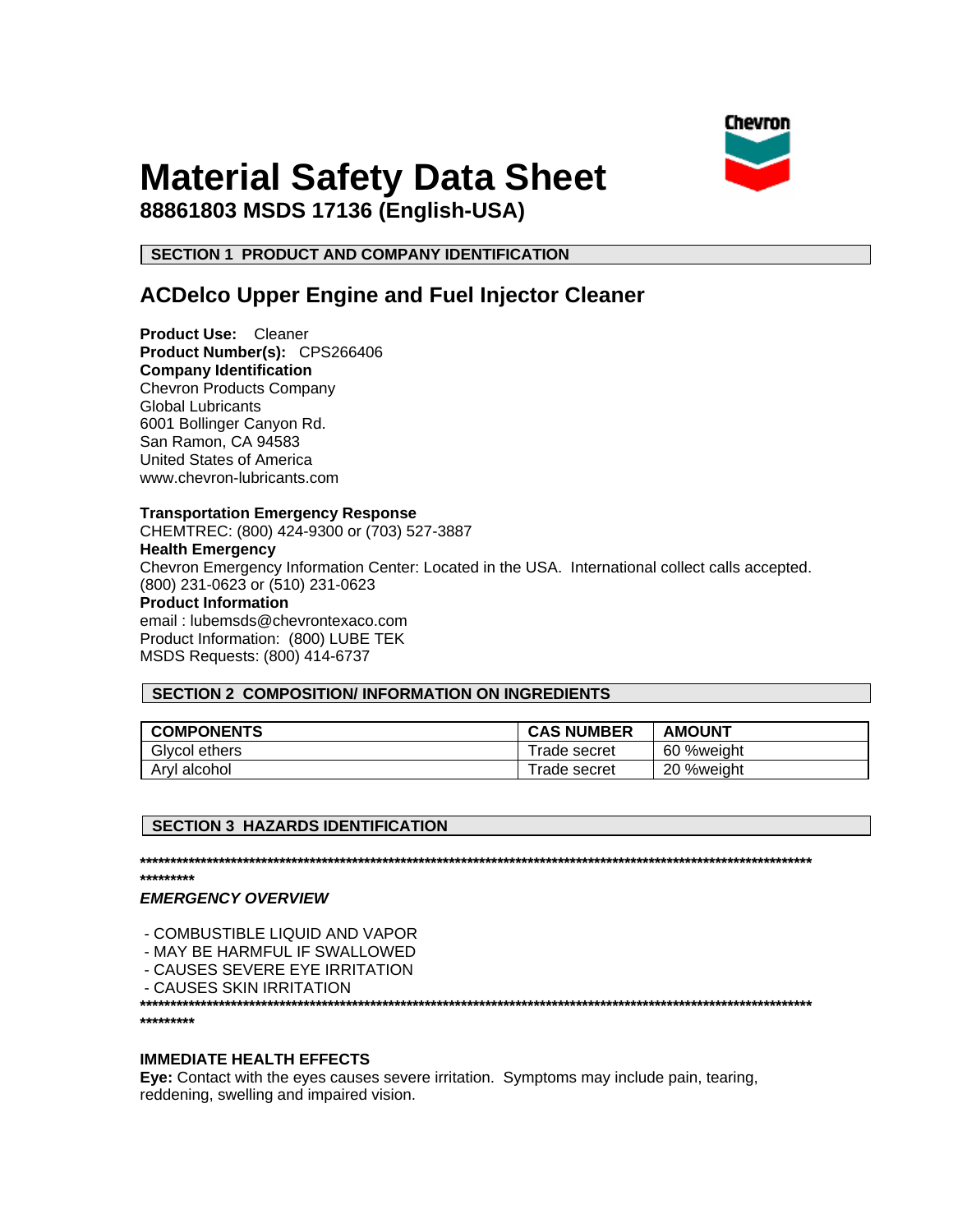**Skin:** Contact with the skin causes irritation. Skin contact may cause drying or defatting of the skin. Contact with the skin is not expected to cause an allergic skin response. Symptoms may include pain, itching, discoloration, swelling, and blistering. Not expected to be harmful to internal organs if absorbed through the skin. High-Pressure Equipment Information: Accidental highvelocity injection under the skin of materials of this type may result in serious injury. Seek medical attention at once should an accident like this occur. The initial wound at the injection site may not appear to be serious at first; but, if left untreated, could result in disfigurement or amputation of the affected part.

**Ingestion:** May be harmful if swallowed. May be irritating to mouth, throat, and stomach. Symptoms may include pain, nausea, vomiting, and diarrhea.

**Inhalation:** The vapor or fumes from this material may cause respiratory irritation. Symptoms of respiratory irritation may include coughing and difficulty breathing. Breathing this material at concentrations above the recommended exposure limits may cause central nervous system effects. Central nervous system effects may include headache, dizziness, nausea, vomiting, weakness, loss of coordination, blurred vision, drowsiness, confusion, or disorientation. At extreme exposures, central nervous system effects may include respiratory depression, tremors or convulsions, loss of consciousness, coma or death.

# **DELAYED OR OTHER HEALTH EFFECTS:**

**Cancer:** None of the components in this material are listed as carcinogens by IARC, NTP, ACGIH or OSHA.

**Target Organs:** Contains material that may cause damage to the following organ(s) following repeated skin contact based on animal data: Kidney Blood/Blood Forming Organs Contains material that may cause damage to the following organ(s) following repeated ingestion based on animal data:

See Section 11 for additional information. Risk depends on duration and level of exposure.

# **SECTION 4 FIRST AID MEASURES**

**Eye:** Flush eyes with water immediately while holding the eyelids open. Remove contact lenses, if worn, after initial flushing, and continue flushing for at least 15 minutes. Get immediate medical attention.

**Skin:** Wash skin with water immediately and remove contaminated clothing and shoes. Get medical attention if any symptoms develop. To remove the material from skin, apply a waterless hand cleaner, mineral oil, or petroleum jelly. Then wash with soap and water. Discard contaminated clothing and shoes or thoroughly clean before reuse.

**Ingestion:** If swallowed, get medical attention. Do not induce vomiting. Never give anything by mouth to an unconscious person.

**Inhalation:** Move the exposed person to fresh air. If not breathing, give artificial respiration. If breathing is difficult, give oxygen. Get medical attention if breathing difficulties continue.

**Note to Physicians:** In an accident involving high-pressure equipment, this product may be injected under the skin. Such an accident may result in a small, sometimes bloodless, puncture wound. However, because of its driving force, material injected into a fingertip can be deposited into the palm of the hand. Within 24 hours, there is usually a great deal of swelling, discoloration, and intense throbbing pain. Immediate treatment at a surgical emergency center is recommended.

# **SECTION 5 FIRE FIGHTING MEASURES**

Leaks/ruptures in high pressure system using materials of this type can create a fire hazard when in the vicinity of ignition sources (eg. open flame, pilot lights, sparks, or electric arcs). See Section 7 for proper handling and storage.

# **FIRE CLASSIFICATION:**

OSHA Classification (29 CFR 1910.1200): Combustible liquid.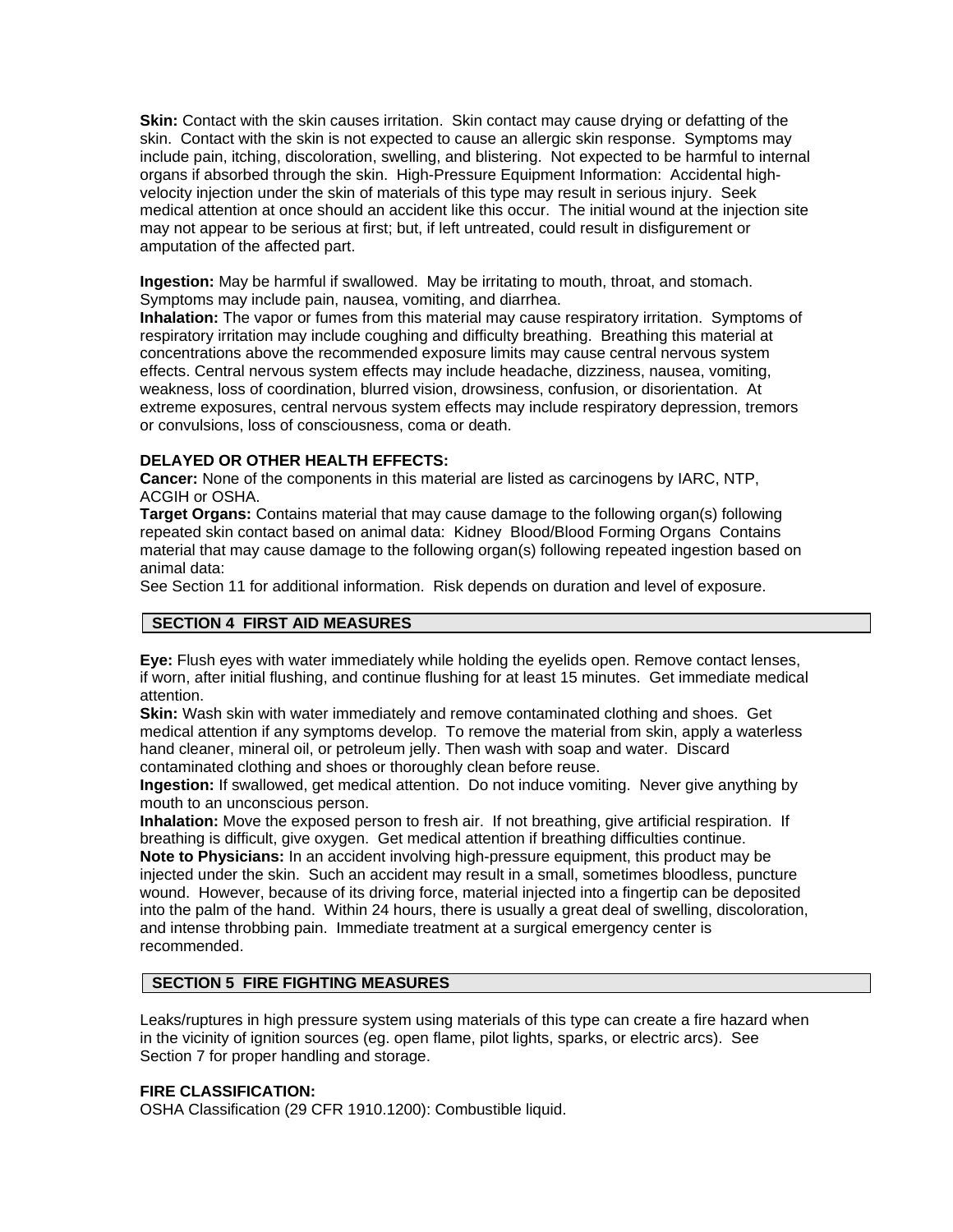**NFPA RATINGS:** Health: 2 Flammability: 2 Reactivity: 0

#### **FLAMMABLE PROPERTIES:**

**Flashpoint:** 65 °C (149 °F) (Min) **Autoignition:** No Data Available **Flammability (Explosive) Limits (% by volume in air):** Lower: 1.9 Upper: 12.6

**EXTINGUISHING MEDIA:** Use water fog, foam, dry chemical or carbon dioxide (CO2) to extinguish flames.

#### **PROTECTION OF FIRE FIGHTERS:**

**Fire Fighting Instructions:** For fires involving this material, do not enter any enclosed or confined fire space without proper protective equipment, including self-contained breathing apparatus.

**Combustion Products:** Highly dependent on combustion conditions. A complex mixture of airborne solids, liquids, and gases including carbon monoxide, carbon dioxide, and unidentified organic compounds will be evolved when this material undergoes combustion. Combustion may form oxides of: Nitrogen .

# **SECTION 6 ACCIDENTAL RELEASE MEASURES**

**Protective Measures:** Eliminate all sources of ignition in the vicinity of the spill or released vapor. If this material is released into the work area, evacuate the area immediately. Monitor area with combustible gas indicator.

**Spill Management:** Stop the source of the release if you can do it without risk. Contain release to prevent further contamination of soil, surface water or groundwater. Clean up spill as soon as possible, observing precautions in Exposure Controls/Personal Protection. Use appropriate techniques such as applying non-combustible absorbent materials or pumping. All equipment used when handling the product must be grounded. A vapor suppressing foam may be used to reduce vapors. Use clean non-sparking tools to collect absorbed material. Where feasible and appropriate, remove contaminated soil. Place contaminated materials in disposable containers and dispose of in a manner consistent with applicable regulations.

**Reporting:** Report spills to local authorities and/or the U.S. Coast Guard's National Response Center at (800) 424-8802 as appropriate or required.

# **SECTION 7 HANDLING AND STORAGE**

**Precautionary Measures:** Liquid evaporates and forms vapor (fumes) which can catch fire and burn with explosive force. Invisible vapor spreads easily and can be set on fire by many sources such as pilot lights, welding equipment, and electrical motors and switches. Fire hazard is greater as liquid temperature rises above 29C (85F).

DO NOT USE IN HIGH PRESSURE SYSTEMS in the vicinity of flames, sparks and hot surfaces. Use only in well ventilated areas. Keep container closed.

Do not get in eyes, on skin, or on clothing. Do not taste or swallow. Wash thoroughly after handling.

**General Handling Information:** Avoid contaminating soil or releasing this material into sewage and drainage systems and bodies of water.

**Static Hazard:** Electrostatic charge may accumulate and create a hazardous condition when handling this material. To minimize this hazard, bonding and grounding may be necessary but may not, by themselves, be sufficient. Review all operations which have the potential of generating and accumulating an electrostatic charge and/or a flammable atmosphere (including tank and container filling, splash filling, tank cleaning, sampling, gauging, switch loading, filtering, mixing, agitation, and vacuum truck operations) and use appropriate mitigating procedures. For more information, refer to OSHA Standard 29 CFR 1910.106, 'Flammable and Combustible Liquids', National Fire Protection Association (NFPA 77, 'Recommended Practice on Static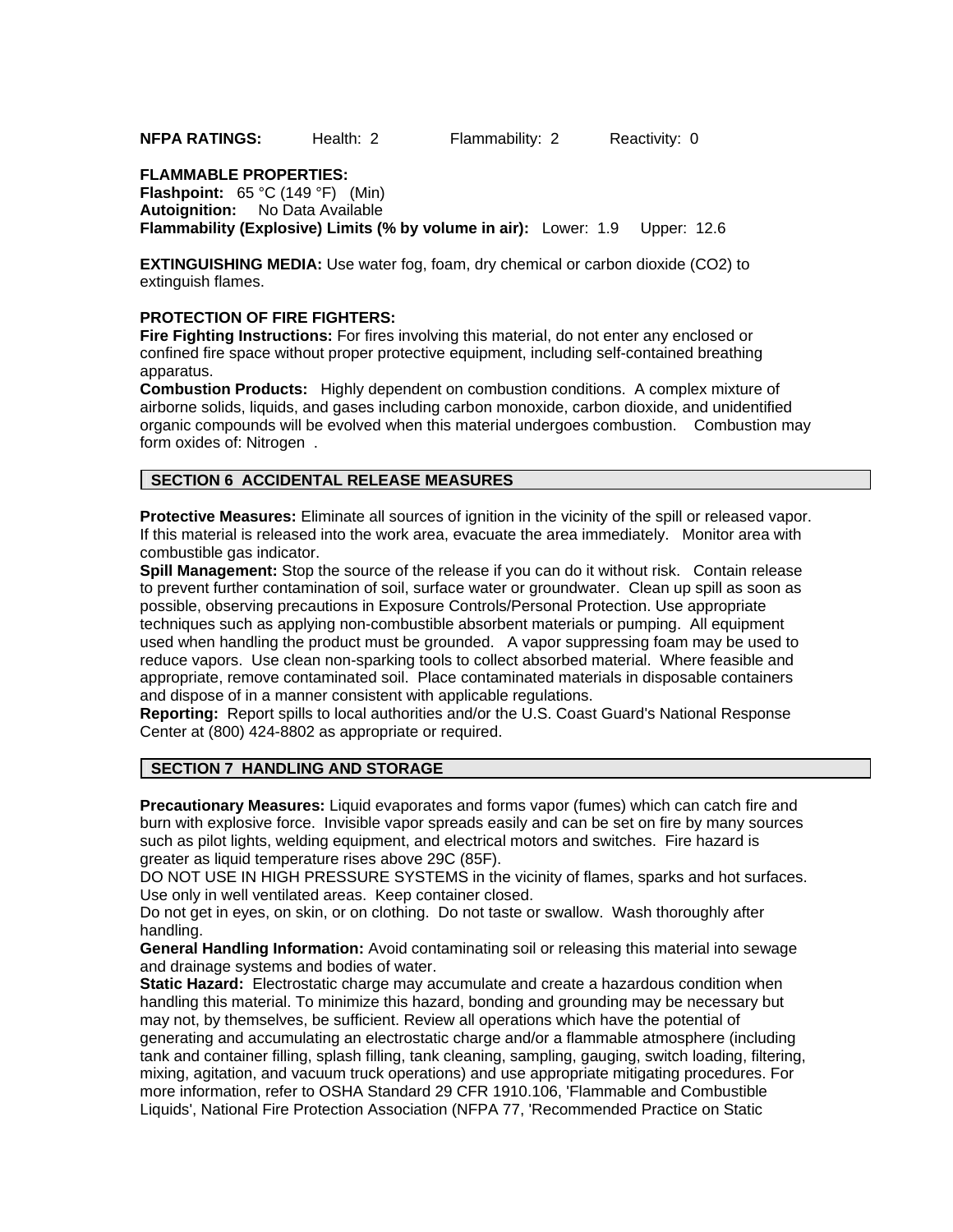Electricity', and/or the American Petroleum Institute (API) Recommended Practice 2003, 'Protection Against Ignitions Arising Out of Static, Lightning, and Stray Currents'. **General Storage Information:** DO NOT USE OR STORE near heat, sparks, flames, or hot surfaces . USE AND STORE ONLY IN WELL VENTILATED AREA. Keep container closed when not in use.

**Container Warnings:** Container is not designed to contain pressure. Do not use pressure to empty container or it may rupture with explosive force. Empty containers retain product residue (solid, liquid, and/or vapor) and can be dangerous. Do not pressurize, cut, weld, braze, solder, drill, grind, or expose such containers to heat, flame, sparks, static electricity, or other sources of ignition. They may explode and cause injury or death. Empty containers should be completely drained, properly closed, and promptly returned to a drum reconditioner or disposed of properly.

# **SECTION 8 EXPOSURE CONTROLS/PERSONAL PROTECTION**

# **GENERAL CONSIDERATIONS:**

Consider the potential hazards of this material (see Section 3), applicable exposure limits, job activities, and other substances in the work place when designing engineering controls and selecting personal protective equipment. If engineering controls or work practices are not adequate to prevent exposure to harmful levels of this material, the personal protective equipment listed below is recommended. The user should read and understand all instructions and limitations supplied with the equipment since protection is usually provided for a limited time or under certain circumstances.

# **ENGINEERING CONTROLS:**

Use process enclosures, local exhaust ventilation, or other engineering controls to control airborne levels below the recommended exposure limits.

# **PERSONAL PROTECTIVE EQUIPMENT**

**Eye/Face Protection:** Wear protective equipment to prevent eye contact. Selection of protective equipment may include safety glasses, chemical goggles, face shields, or a combination depending on the work operations conducted.

**Skin Protection:** Wear protective clothing to prevent skin contact. Selection of protective clothing may include gloves, apron, boots, and complete facial protection depending on operations conducted. Suggested materials for protective gloves include: Silver Shield, Viton.

**Respiratory Protection:** Determine if airborne concentrations are below the recommended occupational exposure limits for jurisdiction of use. If airborne concentrations are above the acceptable limits, wear an approved respirator that provides adequate protection from this material, such as: Air-Purifying Respirator for Organic Vapors.

Use a positive pressure air-supplying respirator in circumstances where air-purifying respirators may not provide adequate protection.

# **Occupational Exposure Limits:**

| <b>Component</b> | Agency       | <b>TWA</b> | <b>STEL</b> | <b>Ceiling</b> | <b>Notation</b> |
|------------------|--------------|------------|-------------|----------------|-----------------|
| Glycol ethers    | <b>ACGIH</b> | 20 ppm     | $- -$       | $- -$          | A3              |
|                  |              | (weight)   |             |                |                 |
| Givcol ethers    | OSHA Z-1     | 240 mg/m3  | $-$         | $- -$          | Skin            |

# **SECTION 9 PHYSICAL AND CHEMICAL PROPERTIES**

Attention: the data below are typical values and do not constitute a specification.

**Color:** Green **Physical State:** Liquid **Odor:** Amine odor **pH:** No data available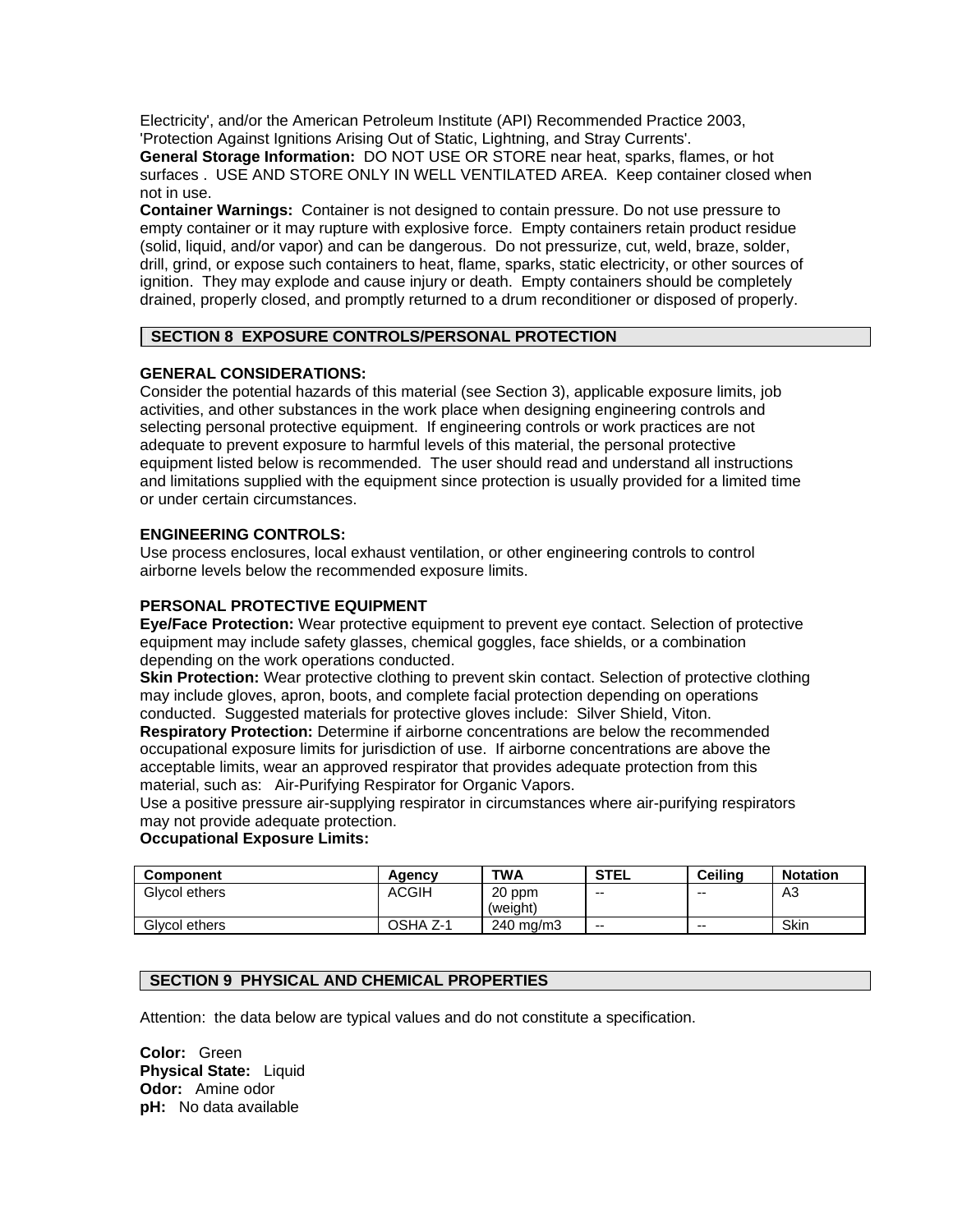**Vapor Pressure:** No data available **Vapor Density (Air = 1):** No data available **Boiling Point:** No Data Available **Solubility:** No data available **Freezing Point:** No Data Available **Specific Gravity:** 1.0054 @ 15°C (59°F) **Density:** 8.376 lb/gal @ 15.6°C (60.1°F) **Viscosity:** 8.1 cSt @ 40°C (104°F) **Coefficient of Therm. Expansion / °F:** 0.00045

# **SECTION 10 STABILITY AND REACTIVITY**

**Chemical Stability:** This material is considered stable under normal ambient and anticipated storage and handling conditions of temperature and pressure.

**Conditions to Avoid:** Open flames, sparks, temperatures above the material flash point. **Incompatibility With Other Materials:** May react with strong acids or strong oxidizing agents, such as chlorates, nitrates, peroxides, etc.

**Hazardous Polymerization:** Hazardous polymerization will not occur.

# **SECTION 11 TOXICOLOGICAL INFORMATION**

# **IMMEDIATE HEALTH EFFECTS**

**Eye Irritation:** The eye irritation hazard is based on evaluation of data for similar materials or product components.

**Skin Irritation:** The skin irritation hazard is based on evaluation of data for similar materials or product components.

**Skin Sensitization:** The skin sensitization hazard is based on evaluation of data for similar materials or product components.

**Acute Dermal Toxicity:** The acute dermal toxicity hazard is based on evaluation of data for similar materials or product components.

**Acute Oral Toxicity:** The acute oral toxicity hazard is based on evaluation of data for similar materials or product components.

**Acute Inhalation Toxicity:** The acute inhalation toxicity hazard is based on evaluation of data for similar materials or product components.

#### **ADDITIONAL TOXICOLOGY INFORMATION:**

 This product contains a glycol ether that is not considered a significant acute or chronic toxicity hazard to humans according to the ACGIH. A validated physiologically based pharmacokinetic model indicates that humans receiving extensive dermal or inhalation exposure to this glycol ether would not generate toxic concentrations of the metabolite principally responsible for the observed toxicity of this glycol ether in laboratory animals.

# **SECTION 12 ECOLOGICAL INFORMATION**

# **ECOTOXICITY**

This material is expected to be harmful to aquatic organisms. The ecotoxicity hazard is based on an evaluation of data for the components or a similar material.

# **ENVIRONMENTAL FATE**

**Ready Biodegradability:** This material is expected to be readily biodegradable. The biodegradability of this material is based on an evaluation of data for the components or a similar material.

# **SECTION 13 DISPOSAL CONSIDERATIONS**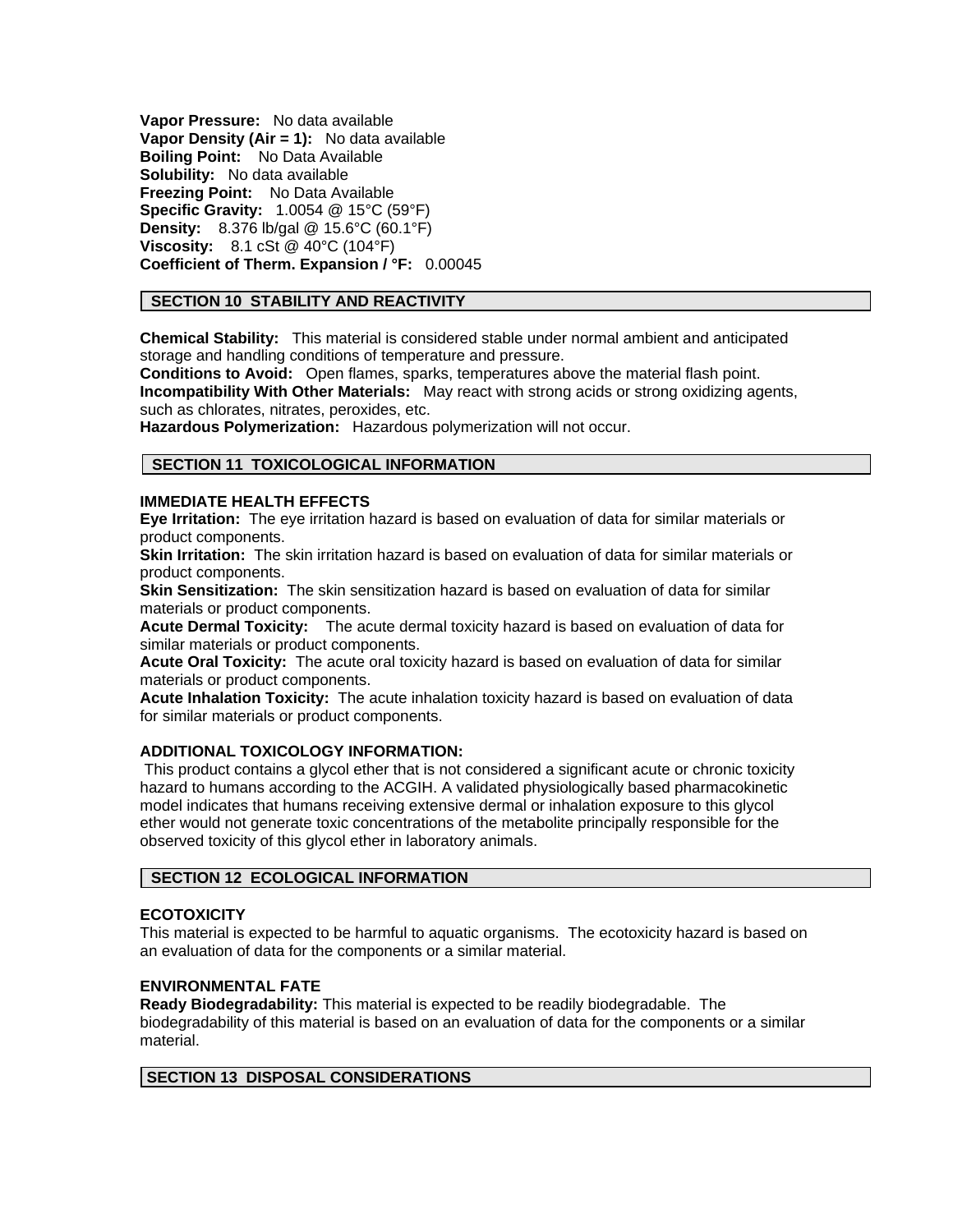Use material for its intended purpose or recycle if possible. This material, if it must be discarded, may meet the criteria of a hazardous waste as defined by US EPA under RCRA (40 CFR 261) or other State and local regulations. Measurement of certain physical properties and analysis for regulated components may be necessary to make a correct determination. If this material is classified as a hazardous waste, federal law requires disposal at a licensed hazardous waste disposal facility.

# **SECTION 14 TRANSPORT INFORMATION**

The description shown may not apply to all shipping situations. Consult 49CFR, or appropriate Dangerous Goods Regulations, for additional description requirements (e.g., technical name) and mode-specific or quantity-specific shipping requirements.

**DOT Shipping Description:** NOT REGULATED AS A HAZARDOUS MATERIAL FOR TRANSPORTATION UNDER 49 CFR

**IMO/IMDG Shipping Description:** NOT REGULATED AS DANGEROUS GOODS FOR TRANSPORT UNDER THE IMDG CODE

**ICAO/IATA Shipping Description:** NOT REGULATED AS DANGEROUS GOODS FOR TRANSPORT UNDER ICAO

#### **SECTION 15 REGULATORY INFORMATION**

| <b>EPCRA 311/312 CATEGORIES:</b> | $\mathbf{1}$ | Immediate (Acute) Health Effects:     | YES. |
|----------------------------------|--------------|---------------------------------------|------|
|                                  |              | 2. Delayed (Chronic) Health Effects:  | YES. |
|                                  |              | 3. Fire Hazard:                       | YES. |
|                                  |              | 4. Sudden Release of Pressure Hazard: | NO.  |

- 5. Reactivity Hazard: NO
- 

REGULATORY LISTS SEARCHED:

| $01-1=IARC$ Group 1 | $03 = EPCRA$ 313     |
|---------------------|----------------------|
| 01-2A=IARC Group 2A | 04=CA Proposition 65 |
| 01-2B=IARC Group 2B | 05=MA RTK            |
| 02=NTP Carcinogen   | 06=NJ RTK            |
|                     | $07 = PA$ RTK        |
|                     |                      |

The following components of this material are found on the regulatory lists indicated.

Aryl alcohol 05, 07 Glycol ethers 03, 05, 06, 07

#### **CHEMICAL INVENTORIES:**

All components comply with the following chemical inventory requirements: DSL (Canada), EINECS (European Union), IECSC (China), KECI (Korea), PICCS (Philippines), TSCA (United States).

One or more components does not comply with the following chemical inventory requirements: AICS (Australia), ENCS (Japan).

# **NEW JERSEY RTK CLASSIFICATION:**

Refer to components listed in Section 2.

#### **WHMIS CLASSIFICATION:**